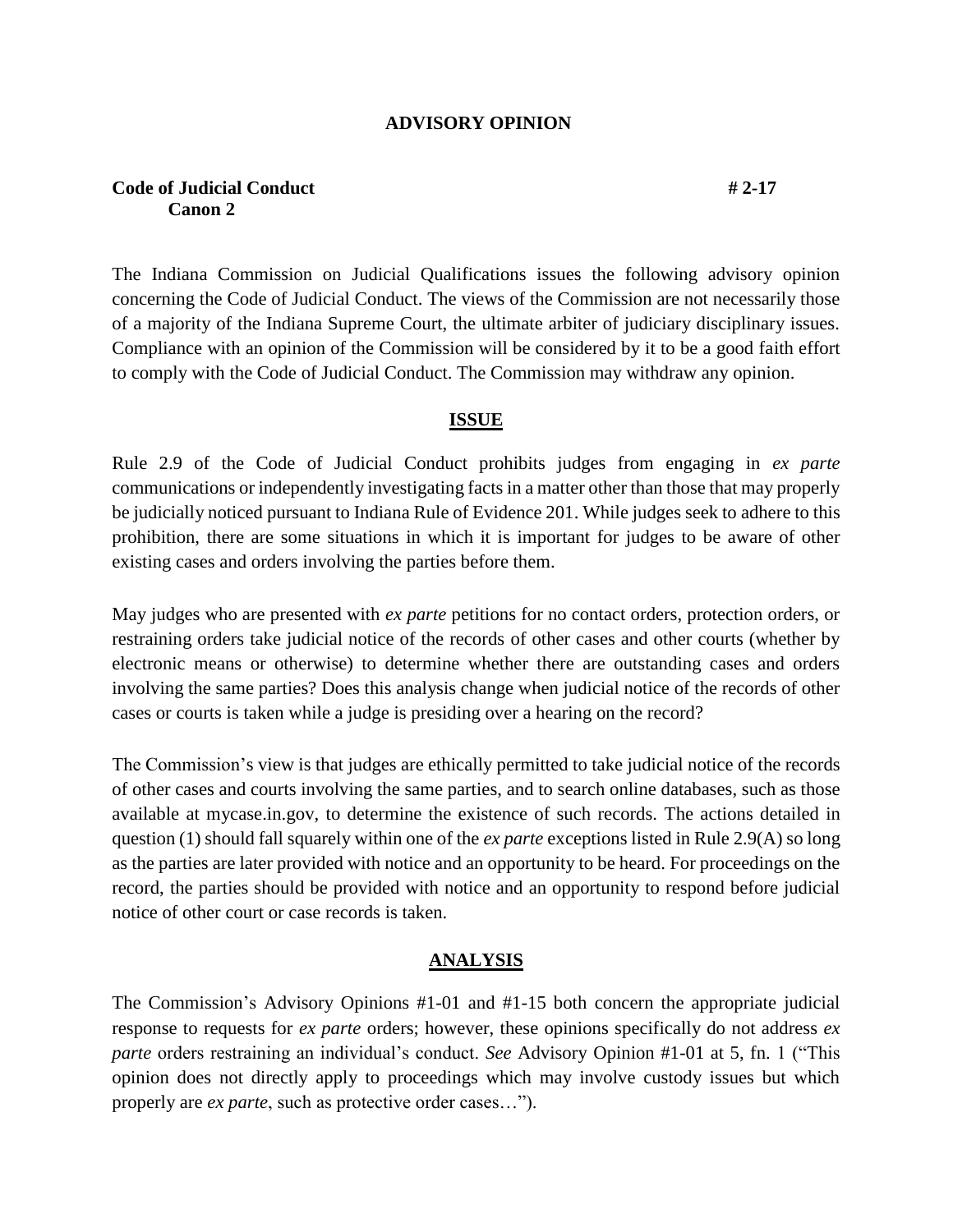## *Ex Parte* **Proceedings**

Rule 2.9 of the Code of Judicial Conduct generally prohibits judges from initiating, permitting, or considering *ex parte* communications and from independently investigating the facts of a matter. This prohibition contains certain exceptions, outlined below.

## A. Scheduling, Administrative, or Emergency Purposes

Section (A)(1) allows a judge to engage in *ex parte* communications "for scheduling, administrative, or emergency purposes" when "circumstances require it," as long as the judge reasonably believes neither party will gain an advantage from the contact *and* the judge promptly notifies the parties and gives them an opportunity to respond.

# B. When Authorized by Law

Section (A)(5) of Rule 2.9 also allows for an exception when the *ex parte* communication is "expressly authorized by law." Certain Indiana Code provisions allow a judge to issue an *ex parte* order when an emergency exists, such as would typically be found in cases involving juvenile matters<sup>1</sup>, child maltreatment<sup>2</sup>, domestic or family violence<sup>3</sup>, or workplace violence.<sup>4</sup> Those laws empower judges to immediately issue orders restraining the conduct of a person to protect the safety of another without first holding a hearing.

### C. Judicial Notice

Although Section (C) of Rule 2.9 generally prohibits a judge from investigating facts independently (including information available through electronic means, cmt. 6), judges can consider any facts that may properly be judicially noticed. Indiana Rule of Evidence 201 specifically empowers judges to judicially notice the existence of "records of a court in this state," both as facts and as laws.<sup>5</sup> Further, Rule 201 allows a court to take judicial notice on its own, at any stage of the proceeding, and even contemplates *ex parte* situations by stating in section (e) that if "the court takes judicial notice before notifying a party, the party, on request, is still entitled to be heard."

Consulting an online database such as mycase.in.gov, INcite, or the Odyssey case management system, whether to schedule a hearing in a civil protection order case, to determine whether the

 $\overline{\phantom{a}}$ <sup>1</sup> Ind. Code § 31-32-13-7.

<sup>2</sup> I.C. § 31-34-2.3-2.

 $3$  I.C. §§ 34-26-5-9 (a) and (b).

<sup>4</sup> I.C. §§ 34-26-6-6 and -7.

<sup>5</sup> Before 2009, Indiana trial courts were prohibited from taking judicial notice of their own records in another case, even when both the subject and the parties were related. *See, e.g.* Whatley v. State, 847 N.E.2d 1007, 1009 (Ind. Ct. App. 2006) ("… it is widely recognized that a trial court may not take judicial notice of its own records in another case previously before the court even on a related subject with related parties."). However, since its amendment in 2009, Evid. R. 201(a)(2)(C) has permitted trial courts to take judicial notice of "records of a court of this state."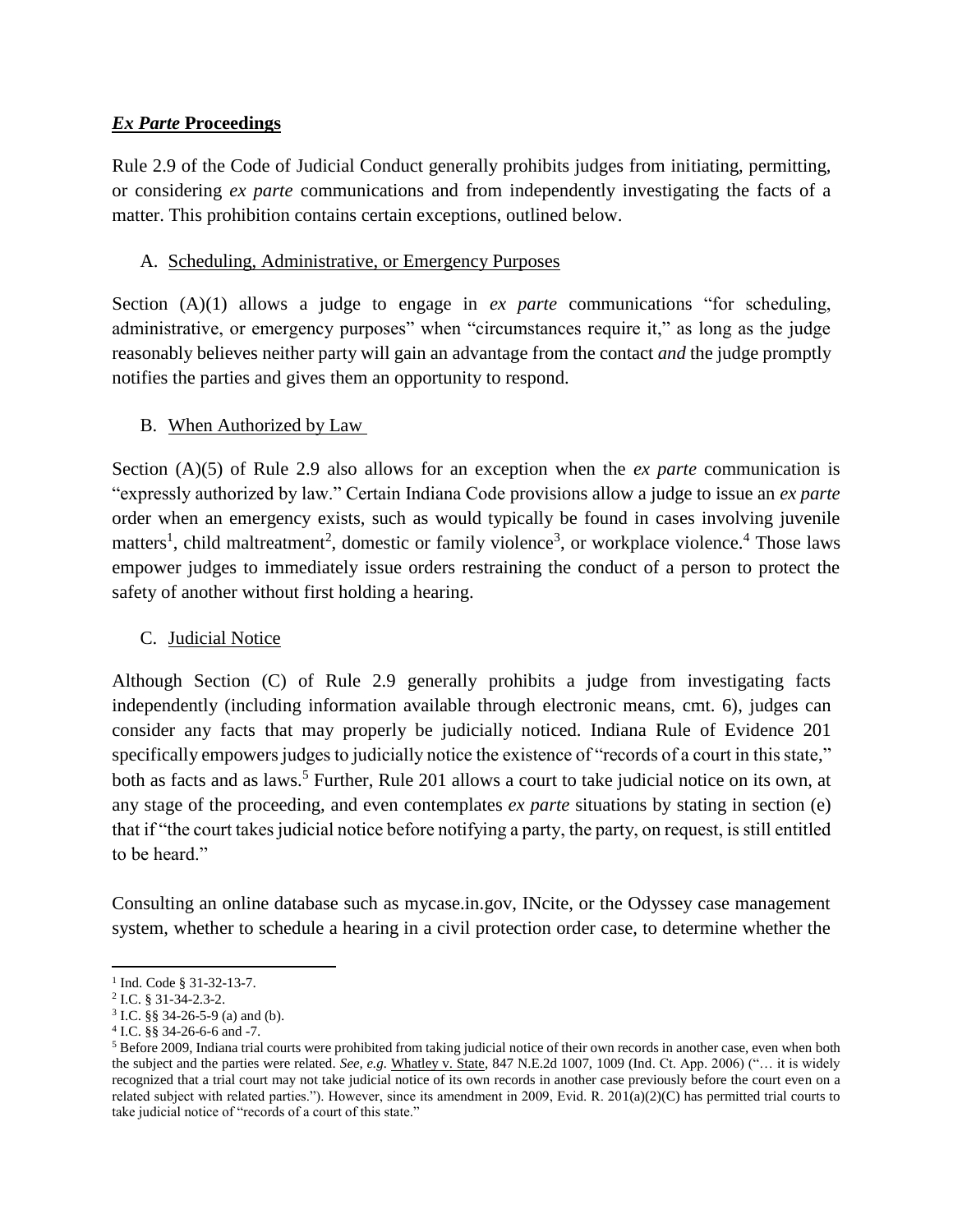parties have another case pending, or to check the terms of an existing order restraining the conduct of a person, would likely fall within one of the exceptions to Rule 2.9 outlined above.

While a judge considering an *ex parte* petition for a civil protection order is permitted to consult online databases or other court records to inform himself or herself about the existence of (or terms of) another court order, the judge must later notify the parties and offer them an opportunity to be heard in order for the judge to remain within the safe harbor of this exception. In addition, the judge's ability to take notice of the *existence* of other records involving the parties, such as petitions for protective orders, does not mean the judge can take judicial notice of the facts alleged within the petition. *See, e.g.* Withers v. State, 15 N.E.3d 660 (Ind. Ct. App. 2014) (judicial notice permitted, but "does not mean that the facts within" records were conclusive); Twin Lakes Reg. Swr. Dist. v. Teumer, 992 N.E.2d 744 (Ind. Ct. App. 2013) (disputed facts within judiciallynoticed report were not suitable for judicial notice).

The Indiana Court of Appeals has upheld a judge's examination of records of a party's prior civil protection order, even when these records were not admitted in a pending paternity case. In In Re Paternity of P.R., 940 N.E.2d 346, 350 (Ind. Ct. App. 2010), the Court of Appeals found no error in the judge's decision to examine court records relating to Mother's civil protection order against her boyfriend, even though this examination occurred *after* the hearing in the paternity matter, because the judge later informed the parties of his actions and provided them with an opportunity to respond.

The Court of Appeals did caution in its opinion that "the better course of action would have been for the court to have given the parties notice and an opportunity to be heard before taking judicial notice and issuing its order … *where practicable*, we believe that the best practice is for courts to notify the parties before taking notice of and issuing a ruling which utilizes this information." Id. at 350 (emphasis added). The Commission agrees that the best practice is for judges to notify the parties before taking judicial notice and issuing any orders; however, a judge who acts under a genuine belief that an emergency exists should not be penalized under the Code for taking *ex parte* judicial notice of prior court records involving the same parties.

Prior Indiana cases have examined the scope of judicial notice, finding that much wider latitude is granted when the trial court (rather than the jury) is the finder of fact, as is the case in *ex parte* petitions for orders restraining the conduct of a person. *See, e.g.* Belcher v. Buesking, 371 N.E.2d 417 (Ind. App. 1978); Beech v. State, 486 N.E.2d 606, 608 (Ind. Ct. App. 1985).

Other states have also afforded great deference to trial court judges who take judicial notice of court records *ex parte*. In Florida, Fla. Stat. § 90.204(1) allows judges who preside over family law cases to take judicial notice of court records and notify the parties later, "when imminent danger to persons or property has been alleged and it is impractical to give prior notice to the